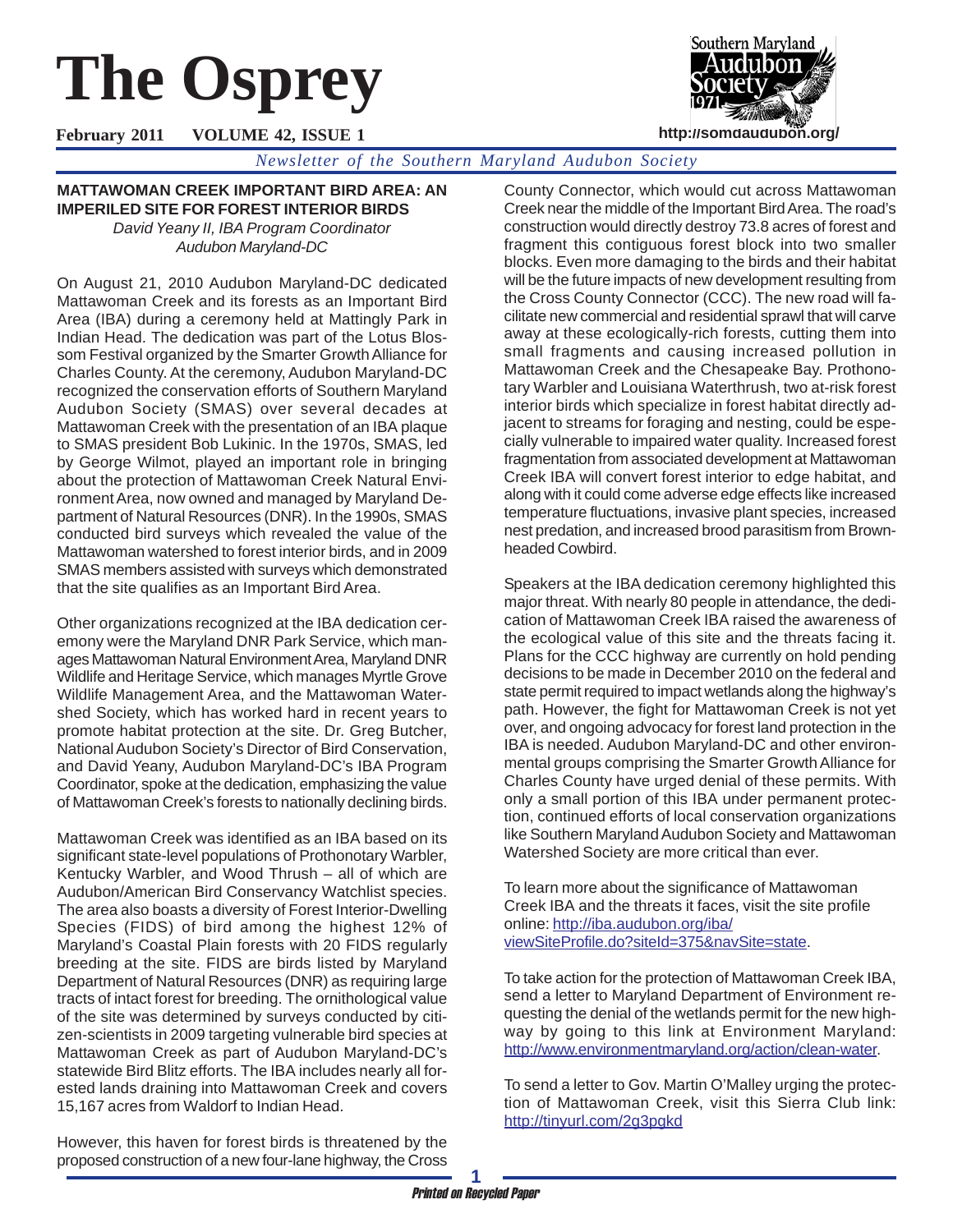# **THE 2011 GBBC WILL TAKE PLACE FRIDAY, FEBRUARY 18, THROUGH MON-DAY, FEBRUARY 21. PLEASE JOIN US!**

The Great Backyard Bird Count is an annual four-day event that engages bird watchers of all ages in counting birds to create a real-time snapshot of where the birds are across the continent. Anyone can participate, from beginning bird watchers to experts. It takes as little as 15 minutes on one day, or you can count for as long as you like each day of the event. It's free, fun, and easy—and it helps the birds. We'll be adding updated GBBC materials for the next count as they become available.

http://www.birdsource.org/gbbc/

# **PAX RIVER CBC RESULTS**

*by Andy Brown*

Sunday, January 2<sup>nd</sup> marked the date for the Patuxent River count. Temperatures in the upper 40's and moderate to heavy rain left all 17 participants disappointed in the day's outcome. However, upon review of the results, we did quite well actually. The count total was 96 species which wasn't our best year by far, but it also wasn't our worst. 27,158 individuals were tallied which was the highest total since 1996.

Easily the top bird was an American Tree Sparrow picked up by Craig Jeschke at Calvert Cliffs State Park. This bird has not been reported on the count in the last 7 years. Secondly, David Henderson found an American Woodcock in Broome's Island. This bird had not appeared in the last 6 years. Pine Siskins were checked off in 2 sectors for only the second time in the count history. Also Black Scoter was seen for the first time in 4 years.

Many species turned up in all time low numbers for the count. Common Loon, Horned Grebe, Killdeer and both Kinglets were among those. Eastern Phoebe was absent for the first time in count history and Snow Bunting was not reported for the 4<sup>th</sup> year in a row.

Sigrid and Bill Stiles had the only Northern Harrier along with Jim Swift's Wilson's Snipe and Short-eared Owl on the Base. Craig Jeschke got the Red-headed Woodpeckers at Calvert Cliffs SP and Tom Harten was able to locate the Brown-headed Nuthatches on Lloyd Bowen Road. Mike Rudy got the only Purple Finches and Chipping Sparrows at the Navy Rec Center in Solomons, and Bob Boxwell had the only Gray Catbirds at Cove Point.

Thanks to all who endured the uncomfortable conditions. We'll keep our fingers crossed for better weather next year.

# **POINT LOOKOUT CBC**

*by Bob Boxwell*

The Point Lookout Christmas Bird Count was held on Sunday December 26 in the midst of swirling snow. One could hear faint echoes of the frozen tundra music they play for NFL Films, but not much else. The morning began with a dark gray shadowless dawn. And viewing conditions deteriorated from there. Still five groups ventured forth and did battle with the elements to report on their sector. I want to thank the Willoughbys, the Stiles, Tyler Bell, Anne Bishop and Matt Tillett for putting forth the effort. I was out for a few hours myself and can attest to how uncomfortable it was. In retrospect I should have cancelled and rescheduled, but here are the hard earned results.

Our waterfowl numbers have been an interesting part of the count for me. This year reduced visibility and frozen waters lowered both our species and numeric count. Less than 800 Canada Geese topped the species high and only Black Scoter, Bufflehead, and Common Goldeneye also reached three digits. No puddle ducks, but hey no puddles. Some good finds along the water were Tyler's flock of Sanderlings and a lone Northern Gannet.

Land bird numbers were down and none of the usual hanger's-on suspects made an appearance. We barely found any American Robins or Mourning Doves, if that gives you an idea of the day. Sparrows did make a good showing with a few hundred White-throated Sparrows and Dark-eyed Juncos to accompany lesser numbers of Savannah, Chipping, Swamp, Song, Fox and a single White-crowned. We whiffed on owls, just proving they are smarter than we are (although come to think of it I don't think anyone actually tried to owl).

Our total species count was 70. The number of individuals was 3,225. Both of these I am sure are lows for this count. No doubt we will bounce back in 2011, but thank you for all the hard work on this snowy day.

If you'd like to see the data from the Pax River and Pt. Lookout CBCs, go to this link:

www.somdaudubon.org/files/SouthernMarylandCBC2010- 2011totals.xls

> **The Waiting Game** *by Jane Klemer*

Great Blue hunches on the ice. Hunger is no respecter Of terrain.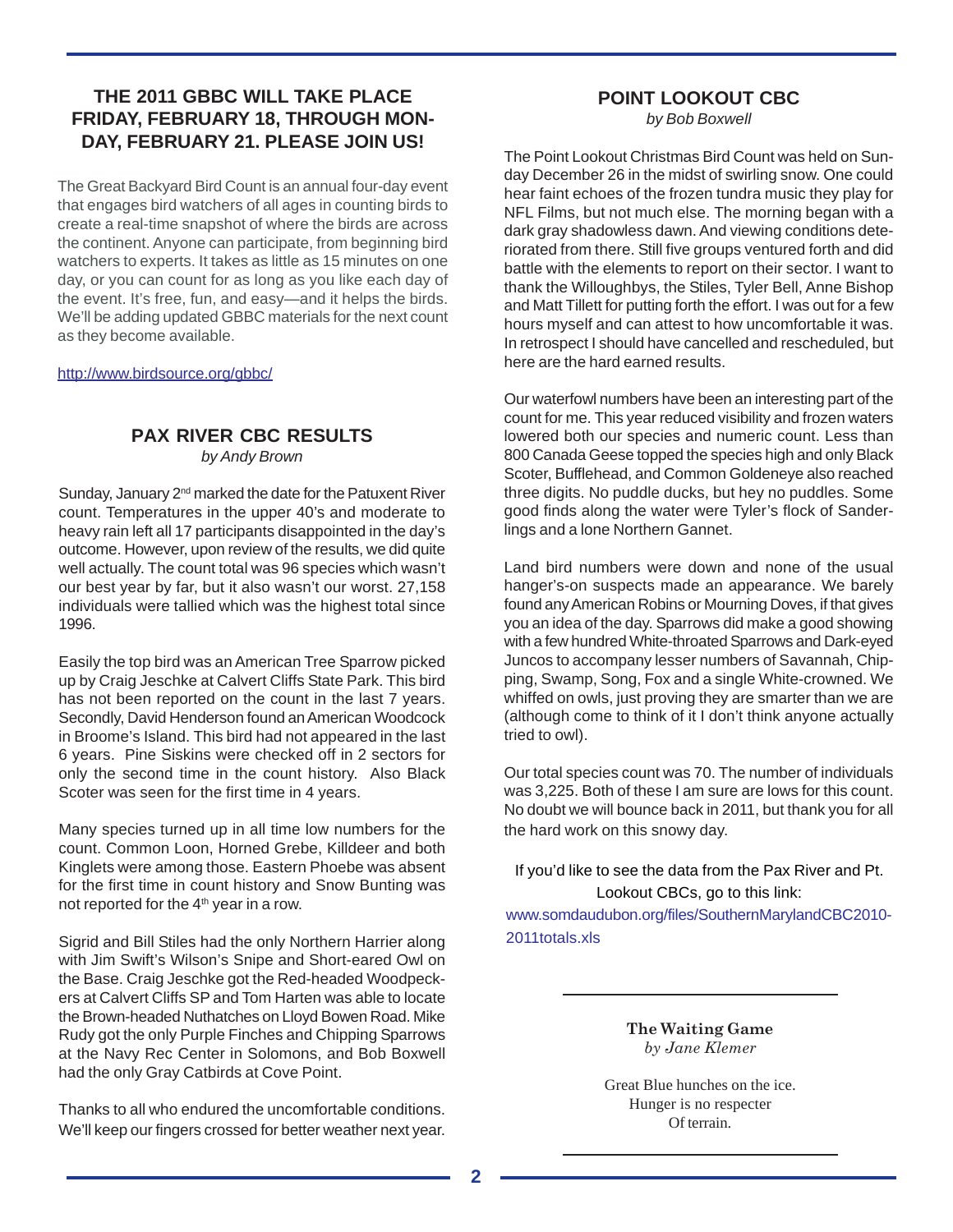# **SCHOLARSHIP APPLICATIONS**

*by Millie Kriemelmeyer*

SMAS will award two scholarships to "Sharing Nature: Educators Workshop", July 14-19, 2011, an Audubon weeklong educational summer program on Hog Island, Musgongus Bay, Maine. Find information at http:// projectpuffin.org/OrnithCamps . Two reservations were made for the camp. SMAS pays the camp fees, while the scholarship winners pay travel expenses.

The 2010 SMAS scholarship winners attended the Field Ornithology session and returned with glowing appreciation for the educational experience, knowledgeable instructors, and the unique magic, beauty, and complexity of Hog Island and surrounding islands.

SMAS has awarded scholarships to Hog Island for about 25 years. Thanks to fundraising support from SMAS members and friends, our classroom teachers, naturalists, and environmental educators working in Southern Maryland are, again, offered scholarships to next summer's Hog Island experience.

February 21, 2011 is the deadline for applications to be received. Applicants should send a one-page letter describing why you want the scholarship and how you will use the knowledge gained in your teaching. The signed letter should contain all your contact information. A signed letter of recommendation from your immediate supervisor also should be sent.

Send applications to: Millie Kriemelmeyer 16900 Mattawoman Lane, Waldorf, MD 20601 fax to 301-782-7615 email to milliek@radix.net Questions?: 301-372-8766

# **SMAS MEMBERS:**

Our organization is now accepting nominations for the Board of Directors. Some of our current officers are going to be changing designations because of term limits. There will be openings for officers and directors. These positions can have nominees presented by the upcoming nomination committee or from the floor at our annual meeting.

We are continually looking for those interested in managing SMAS. It is a great help to have new persons coming on to the Board with their new ideas and perspectives. This has helped SMAS to continue to provide the best we can for our members and the surrounding community.

Anyone interested please call me at 301-283-6317 or email at rlukinic@peoplepc.com. The positions will be voted on at our annual meeting on June  $6<sup>th</sup>$ .



#### **REFUGE ASSOCIATION PRAISES SALAZAR FOR EVERGLADES INITIATIVE** *Interior Secretary Announces Plan for New Refuge, Conservation Area in Central Florida*

**Washington, D.C.—** The National Wildlife Refuge Association (NWRA) today praised Interior Secretary Ken Salazar's announcement of an ambitious new public-private partnership to conserve critical wildlife habitat in the northern Everglades, while also sustaining the traditional agricultural and ranching economies of central Florida. Secretary Salazar announced the plan at the annual conference of the Everglades Coalition in Weston, Florida. The Greater Everglades Partnership Initiative includes creating a new refuge, the Everglades Headwaters National Wildlife Refuge, and further study of a collaborative landscape conservation effort encompassing an area stretching from the Kissimmee Chain of Lakes to Florida Panther National Wildlife Refuge.

"The Everglades plan announced today is an important initiative that will protect Florida's ranching way of life, help provide safe drinking water to millions of Floridians and conserve our nation's remarkable wildlife heritage," said Evan Hirsche, President of the National Wildlife Refuge Association (NWRA). "This initiative serves as a vibrant model for how we can achieve conservation results that benefit wildlife and people across the nation."

The Greater Everglades Partnership Initiative will:

Conserve biodiversity in areas that provide habitat to threatened and endangered species like Florida panthers, crested caracara and the Everglades snail kite;

Protect a land base of sufficient mass and continuity to enable wildlife to migrate and adapt in response to climate change and other natural and man-made threats;

Restore and protect water quality and quantity; and

Prevent further landscape fragmentation by integrating the economic interests of private landowners with the best conservation practices to support traditional large-ownership land uses such as ranching and environmental tourism.

"We are a proud partner in the development and implementation of this bold conservation plan, and we applaud Interior Secretary Salazar and the Fish and Wildlife Service for making it a priority," said David Houghton, NWRA's Vice President of Conservation. "We're eager to work with the Secretary, the U.S. Fish and Wildlife Service and a variety of partners to conserve this critical ecosystem for the people who depend on it and the wildlife that call the Everglades home."

#### **Contacts:**

Evan Hirsche, President, NWRA, (301) 675-0949, ehirsche@refugeassociation.org David Houghton, VP of Conservation, NWRA, (603) 831-0920, dhoughton@refugeassociation.org Kathy Westra, Communications, NWRA, (301) 754-0711, westrake@rcn.com

Happy Birding, Bob Lukinic, President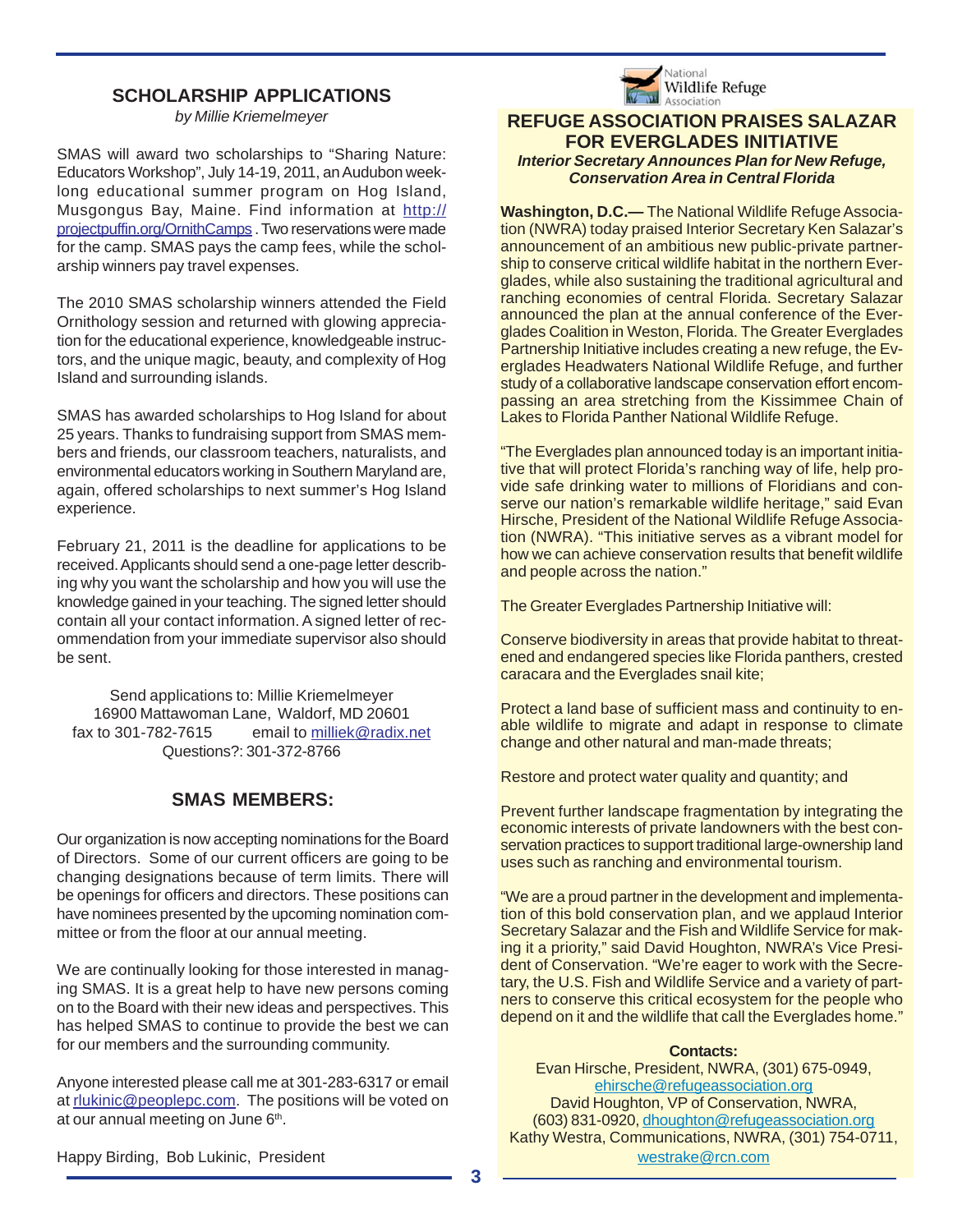## **WELCOME, NEW MEMBERS!**

Sally Balenger, Colton's Point Larue Bowen, Hollywood Iris Briscoe, Fort Washington Marvin Brooks, Leonardtown Donna Chaney, Owings Roseann Ciccarello, Waldorf S.D. Cox, Waldorf Karen De Paulo, Dunkirk Lionel Driscoll, Dunkirk Barron Freeburger, Prince Frederick Karen Garner, Drayden Melody Garrett, Fort Washington Theresa Gilbert, Broome's Island Gloria Groeger, La Plata Diana Gyruras, La Plata Sarah Maple, Saint Leonard B. Mesler, Waldorf Tommy Murphy, White Plains Frances Norton, Owings Michael Palmer, Charlotte Hall Linda Prochaska, Waldorf Edward Raymond, Lusby Deborah Reece, Waldorf Evelyne Ritondale, Solomons, Sylvia Rivers, Lexington Park Sandy Robbins, Great Mills Margaret Rose, Bushwood Patricia Rose, Callaway Roberta Scoggins, Suitland Ben Shelak, Waldorf James Shimmel, Clinton Joan Wohlgemuth, Lusby Laura White, Prince Frederick Tom & Barrie Zucal, Waldorf



Maryland's first record of Golden-crowned Sparrow. Found by Bruce Peterjohn on the Lower Kent County Christmas Bird Count Sunday on December 19. Photo by George Jett (December 25)

## **FOSTER PARENTS NEEDED**



Southern Maryland Audubon Society sponsors the banding of nestling birds of prey, or raptors, with serially numbered aluminum bands in cooperation with the Bird Banding Laboratory of the U. S. Department of the Interior, as part of our bird research and conservation activities

in Southern Maryland. Limited numbers of Osprey and Barn Owl nestlings become available each year for adoption. The gift of \$10 for an Osprey adoption, or of \$25 for a Barn Owl adoption, contributes to a special fund for the support of raptor research and raptor conservation projects. The foster parent receives:

- A certificate of adoption with the number of the U. S. Department of the Interior band, and the location and date of the banding.
- Information on the ecology and migration patterns of the species, photo of a fledgling, and any other information on whereabouts or fate of the bird that may be available.

#### Interested?

Here's how to become a foster parent of an Osprey or a Barn Owl. Send \$10.00 for each Osprey, \$25 for each

Barn Owl, or \$35 for each American Kestrel to:

**Melissa Boyle 10144 Point Lookout Road Scotland, MD 20687**



|                  | <b>ADOPT A RAPTOR</b>                                              |
|------------------|--------------------------------------------------------------------|
| Name:            |                                                                    |
| Address:         |                                                                    |
|                  |                                                                    |
|                  |                                                                    |
|                  | I wish to adopt (check one):                                       |
|                  | $($ # of) Osprey, \$10.00 each<br>$($ # of) Barn Owl, \$25.00 each |
|                  | (# of) American Kestrel, \$35.00 each                              |
| Amount Enclosed: |                                                                    |
|                  | (Make checks payable to:                                           |

Southern Maryland Audubon Society)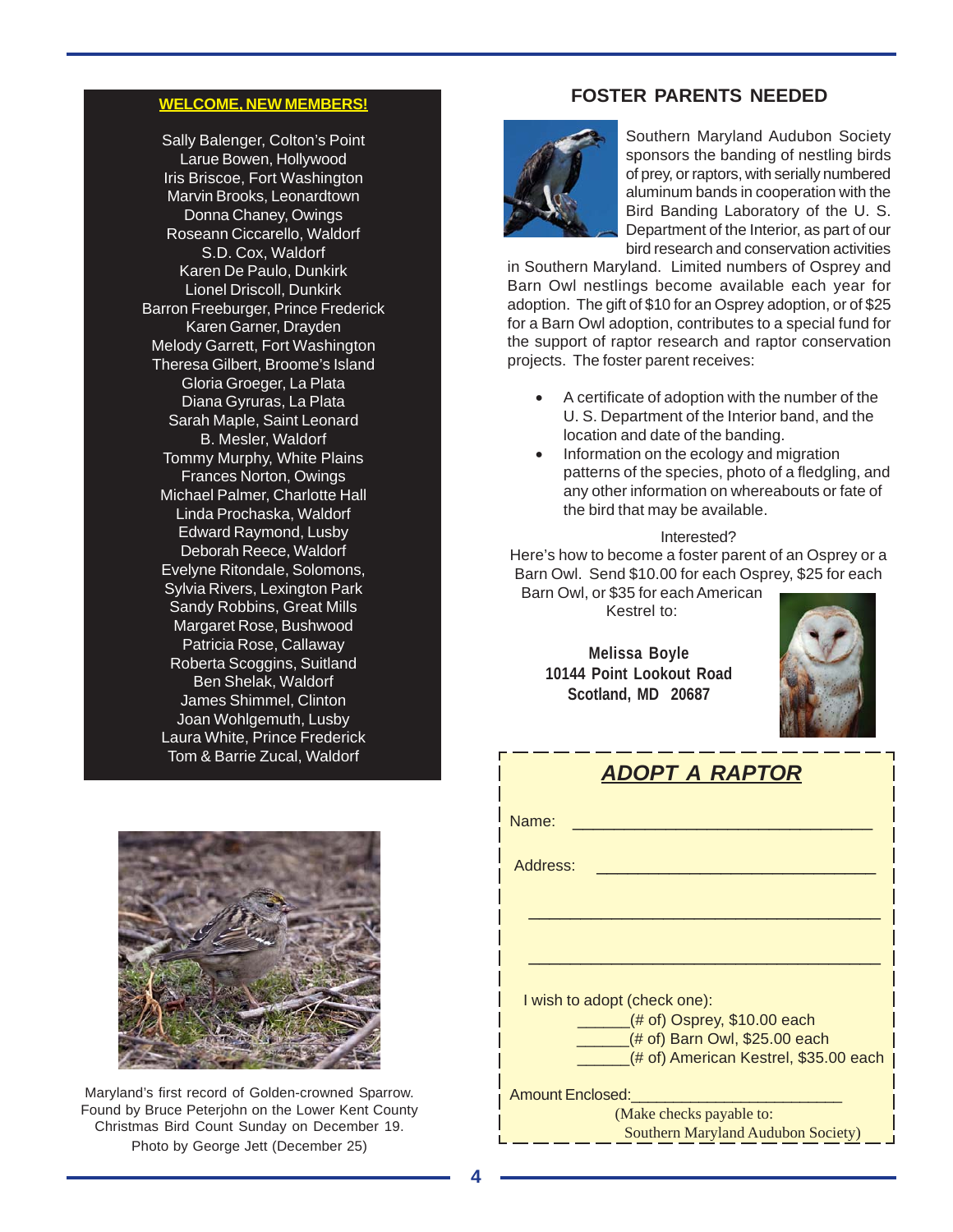#### Events continued from page 6

#### **February 6**

Sunday – 8 AM - noon Jefferson Patterson Park, Calvert County – Field Trip "*WINTER WATERFOWL TRIP"*

Leader: Tyler Bell (301-862-4623, jtylerbell@yahoo.com). Open fields and wooded areas can provide good land birding. The river frontage enables close views of waterfowl in winter. Call or email the leader for directions to the meeting location. RSVP required.

#### **MARCH 2**

WEDNESDAY – 7:30 p.m. Leonardtown Library, St. Mary's County 23250 Hollywood Road (Rt. 245), Leonardtown, MD 20650

#### *"Osprey of Southern Maryland"*

#### GREG KEARNS, *Maryland-National Capital Park and Planning Commission, Patuxent River Park*

Greg has been observing and banding osprey on the Patuxent River for over 20 years and has witnessed population changes and trends since he started working at the Patuxent River Park at Jug Bay in the late 1970's. You will be on the edge of your seat as Greg talks about this species of raptor that is on our SMAS logo and is part of our Adopt-a Raptor program.

#### **March 5**

Saturday - 8 AM - noon Patuxent River Naval Air Station, St. Mary's County – Field Trip *"LATE WINTER LAND BIRDS, WATERFOWL"* Leader: Dean Newman (240-895-7321, dean.newman@verizon.net). This trip has produced Lapland Longspur, Snow Bunting, Short-eared Owl, and waterfowl in the past. Previous attendees raved about this field trip. RSVP required.

> **Seasonal Work** *by Jane Klemer*

Scarecrow in snowtime Hangs forlorn, alone, unemployed. This, too, will pass.

#### ○○○○○○○○○○○○○○○○○○○○○○○○○○○○○○○○○○○○○○○○○○○○ ○○○○○○○○○○○○○○○○○○○○○○○○ **MEMBERSHIP APPLICATION**

- Please enroll me as a member of the Audubon Family and **the Southern Maryland Audubon Society**. I will receive the chapter newsletter, *The Osprey*, and all my dues will support environmental efforts in Southern Maryland.
- Please enroll me as a member of **the National Audubon Society**. My membership will also include membership in the Southern Maryland Audubon Society. I will receive National's *Audubon Magazine*, the chapter newsletter, and support national and local environmental causes. A fraction of my dues will be returned to the local chapter.

|                                                                                                   |  | Name                                                                |  |   |                                                                                                                              |      |  |
|---------------------------------------------------------------------------------------------------|--|---------------------------------------------------------------------|--|---|------------------------------------------------------------------------------------------------------------------------------|------|--|
|                                                                                                   |  |                                                                     |  |   |                                                                                                                              |      |  |
|                                                                                                   |  | (electronic delivery saves SMAS printing and mailing costs.)        |  |   | $\text{I} \text{DO} \square$ do $\text{NOT} \square$ wish to receive <i>The Osprey</i> electronically. My e-mail address is: |      |  |
| <b>Chapter-Only Dues</b> (new/renewal)<br>Make check payable to Southern Maryland Audubon Society |  |                                                                     |  |   | National Dues, Make check payable to<br>National Audubon Society -- Chapter code #C9ZL000Z                                   |      |  |
| $\Box$                                                                                            |  | Individual/Family $_{20}$ $_{2yr}$ \$20 $_{2yr}$ \$38 $_{3yr}$ \$56 |  | ப | Introductory Offer - 1 year \$20                                                                                             |      |  |
| $\Box$                                                                                            |  |                                                                     |  |   | $\Box$ Senior/Student                                                                                                        | \$15 |  |

 Individual Lifetime Membership \_\_\_\_\_\_\$500 Senior (over 62) \_\_\_\_\_\_\_ \$250

**Mail to: Southern Maryland Audubon Society, Attn: Membership P.O.Box 181 Bryans Road, MD 20616**